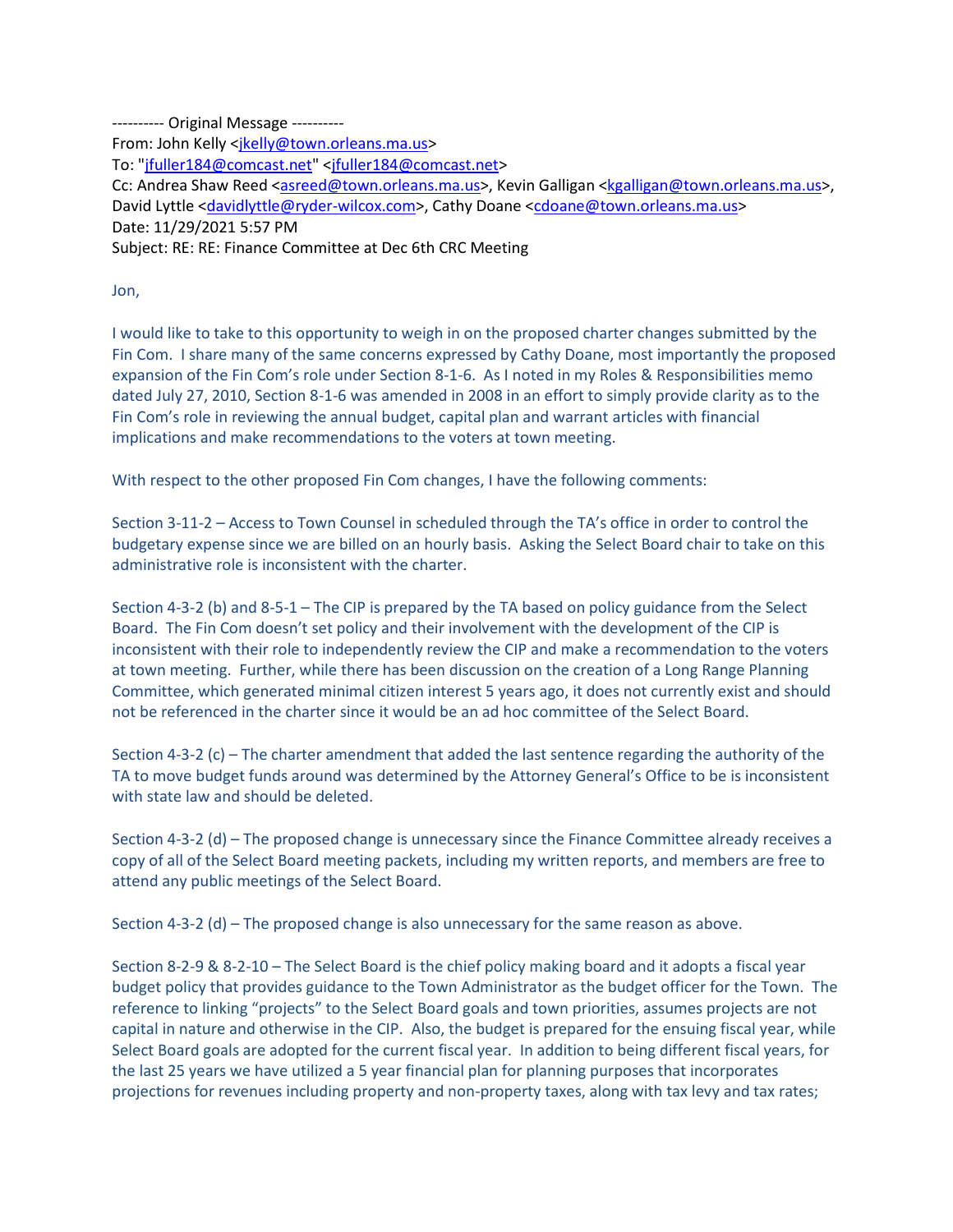and expenditures including salaries, expenses, debt, and capital for both non-school and school operations. The financial plan reflects any applicable Select Board policies and is also attached to the annual budget policy for reference. Based on the forgoing, I believe the proposed changes are unnecessary.

Section 8-5-3 – As referenced under 8-5-1, the CIP is designed to deal with unmet long range needs of the Town and to implement the goals and objectives of the Orleans Comprehensive Plan. The Select Board by its policy authority and annual review/approval, has the discretion to adapt the CIP as it deems necessary. As such, I believe that the proposed commentary would be more appropriately addressed in the Orleans Comprehensive Plan and not in the charter.

Please let me know if you have any questions and feel free to share my email with the other members of the CPC.

Thanks.

John

John F. Kelly Town Administrator 19 School Road Orleans, MA 02653 508-240-3700 x 2415

[jkelly@town.orleans.ma.us](mailto:jkelly@town.orleans.ma.us)

**From:** Cathy Doane [<cdoane@town.orleans.ma.us>](mailto:cdoane@town.orleans.ma.us) **Sent:** Monday, November 29, 2021 11:35 AM **To:** [jfuller184@comcast.net](mailto:jfuller184@comcast.net) Cc: John Kelly <*jkelly@town.orleans.ma.us>*; Andrea Shaw Reed [<asreed@town.orleans.ma.us>](mailto:asreed@town.orleans.ma.us); Kevin Galligan [<kgalligan@town.orleans.ma.us>](mailto:kgalligan@town.orleans.ma.us); David Lyttle [<davidlyttle@ryder-wilcox.com>](mailto:davidlyttle@ryder-wilcox.com) **Subject:** RE: RE: Finance Committee at Dec 6th CRC Meeting

Hi Jon,

Thank you for forwarding this to me.

I have concerns with several of the amendments suggested by them, but most specifically, the amendment suggested to section 8-1-6.

The Finance Committee is not qualified to "independently examine and analyze all aspects of the Town's financial affairs". That would require each member to be certified in municipal finance. This is what I am hired to do, and I report results to the Select Board (SB) and Finance Committee periodically throughout the year. The "Town's financial affairs" is "independently examined and analyzed" by our independent audit firm and a formal audit report is issued annually.